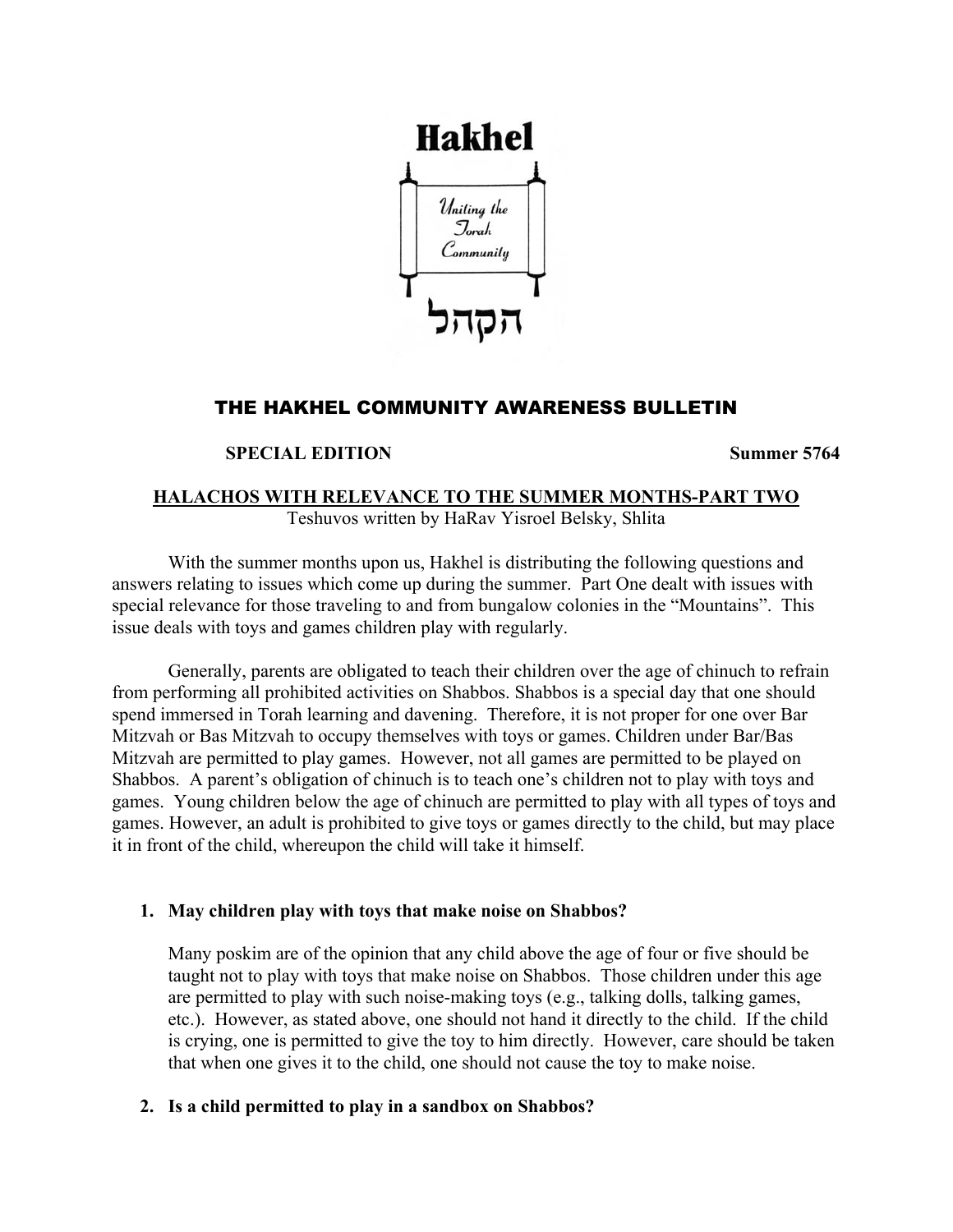Normally, it is prohibited to play with sand on Shabbos, as it is muktzah. However, sand that is in a sandbox is not deemed muktzah because it has been designated for this type of play. Therefore, a child may play in a sandbox on Shabbos. However, water should not be used in the sand due to issur of Losh

### **3. Is a child permitted to play with Erector sets, Legos and other construction-type toys and games?**

Any toy that needs to be screwed together is prohibited because of the issur of Boneh. Therefore, one may not play with a construction set on Shabbos. On the other hand, because one merely sticks together the pieces, one is permitted to play with Legos, Tinkertoys and the like on Shabbos.

# **4. Is a child permitted to swing on a swing attached to a tree on Shabbos? or to go to sleep in a hammock on Shabbos?**

One is permitted to use a swing on Shabbos which is suspended from a swing frame. A swing that is suspended from a tree, however, poses a problem. One may use such a swing only if A) the swing is attached indirectly to the tree, e.g. it is suspended from hooks that are attached to the tree, B) the tree is sturdy enough that it will not shake when the swing is being used, and C) the swing must be attached to the hooks before Shabbos. In contrast, a swing that is attached to a door post may be attached and detached on Shabbos and it is not considered Boneh.

In some bungalow colonies, a tire is attached to a tree. A person may not swing from it on Shabbos unless it is attached as described above.

# **5. Is a child under Bar or Bas Mitzvah permitted to ride a bike, Big Wheel or roller skates/blades in an area containing an Eruv?**

Young children may ride on bicycles, tricycles, Big Wheels and the like, however, older children should be discouraged from doing so on Shabbos.

### **6. Are children under Bar or Bas Mitzvah permitted to play ball on Shabbos in an area containing an Eruv? What about Ping Pong?**

Young children are permitted to play ball on Shabbos, but, they must be careful not to play near the road or near the end of the Eruv where it is possible that the ball may roll outside the Eruv. Ping Pong is permitted on Shabbos.

### **7. If a ball gets stuck in the tree on Shabbos, may one knock it out of the tree with a broom or other non-mukzeh object?**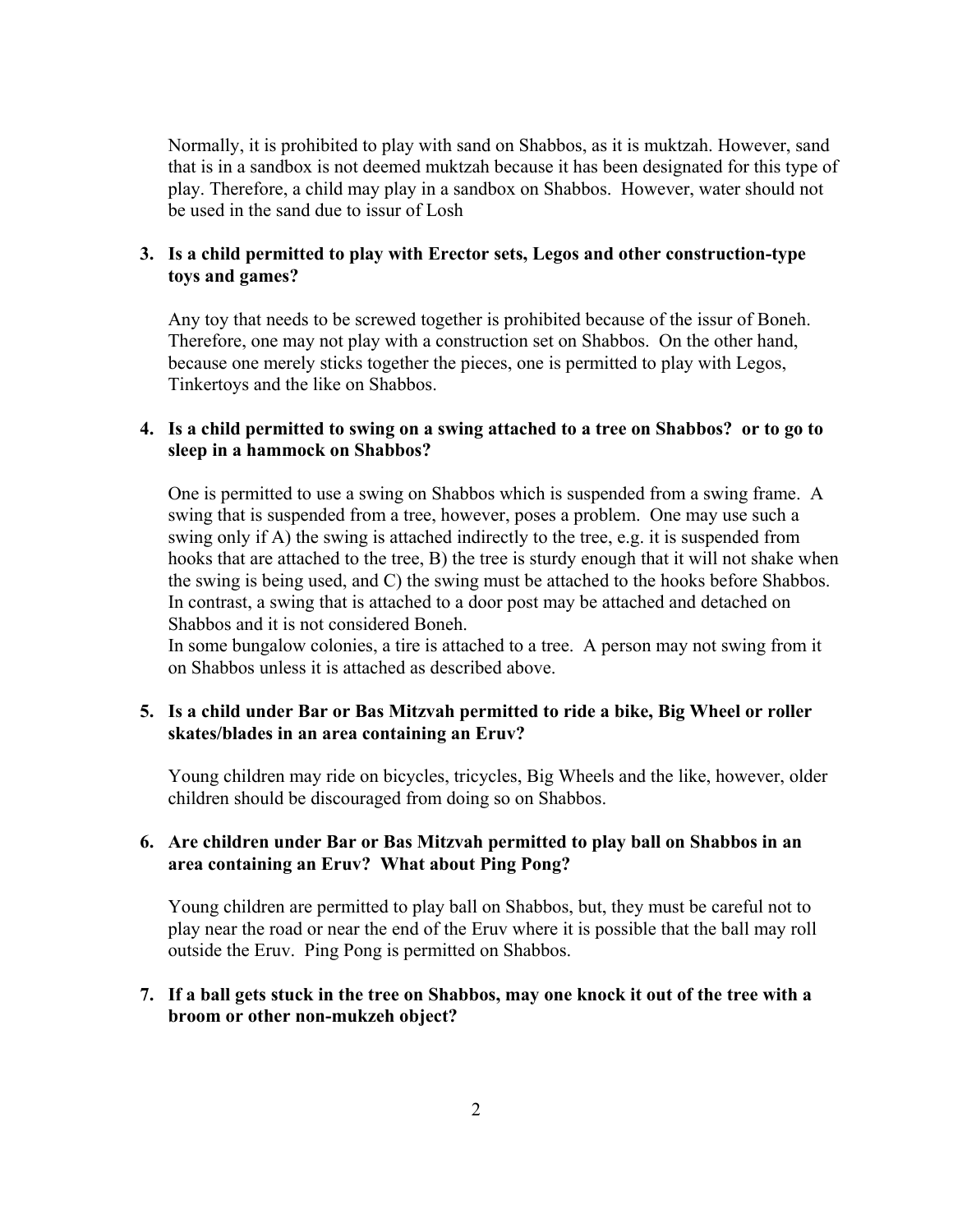In a situation where the ball gets stuck in a tree or bushes higher that three tefachim (approximately 11½ inches) from the ground, one is forbidden to poke a stick into the tree or bushes, or to climb onto them or shake them.

### **8. Is it permissible for me to spread a fly net over the hood of the baby carriage or play pen because of the prohibition of forming an Ohel on Shabbos?**

On Shabbos one is forbidden to cover a crib, playpen or carriage with a mosquito net. However, if the net was placed on the crib, playpen or carriage before Shabbos and the net was extended at least a tefach (approximately 3 ¾ inches) over the crib , playpen or carriage, one may extend it on Shabbos. If the hood of the carriage was extended a tefach as stated above, than one may place a mosquito net over the carriage on Shabbos since it is considered as an extension to the canopy hood which is already in place. However, if the hood was not opened a tefach before Shabbos than one may not place a mosquito net on it on Shabbos.

If the hood was not opened before Shabbos or the mosquito net was not placed on the crib or playpen before Shabbos than one should get two people to hold the net open and then one should push the carriage, crib or playpen under it, for in such a case, one does not transgress the issur of erecting an Ohel.

### **9. If I forget to put on the hood of the baby carriage before Shabbos , may I put it on Shabbos if it locks into place?**

On Shabbos one is forbidden to open a canopy. Therefore, one cannot attach a hood of a carriage on Shabbos to protect the child. If the hood was attached to the carriage before Shabbos, some poskim are of the opinion that the hood may be opened. Other poskim disagree and permit the hood to be opened only if it was already opened approx. 3.75 inches and a person is only extending it further. The same applies in regard to folding the hood back up.

#### **10. May one open a playpen or portable crib on Shabbos?**

One is permitted to open a playpen, crib or carriage on Shabbos as long as one does not need to tighten any screws or bolts to hold it open. However, one may not open a portable crib that needs to be interlocked on Shabbos. However, it is permitted on Shabbos to open a portable crib that does not interlock. Regarding the models of portable crib which have a removable bottom, one should hold the bottom of the crib in the air and get someone else to push the crib under it, because of the problem of Ohel.

#### **11. May I bathe my child who got dirty on Shabbos?**

One is permitted to wash or bathe a child who became dirty in warm water that was heated before Shabbos. However, a bar of soap or washcloth may not be used.

**12. My child refuses to walk on his own. Can I carry my child if there is no Eruv?**